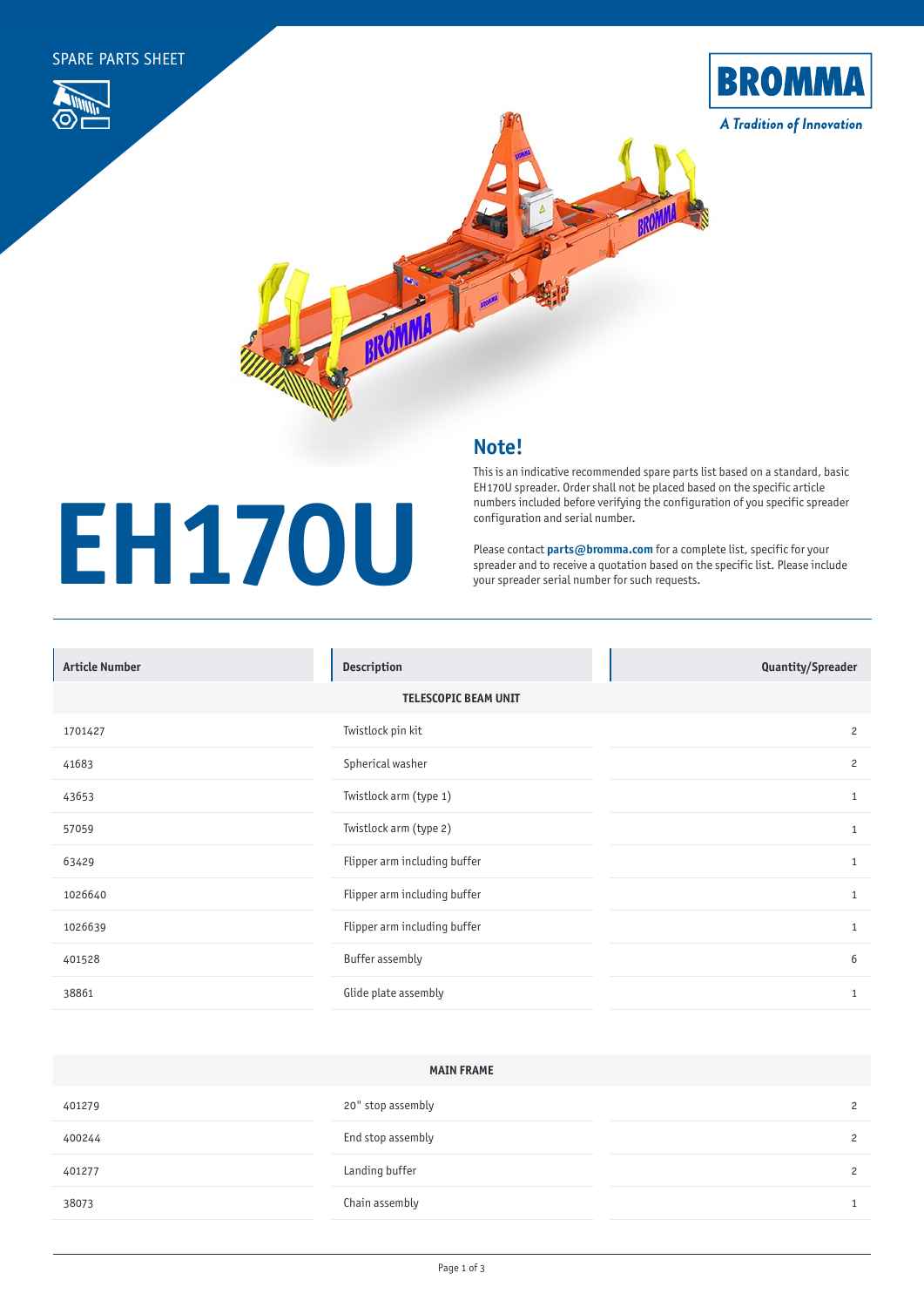## **EH170U**



| <b>Article Number</b> | Description                     | Quantity/Spreader |  |  |
|-----------------------|---------------------------------|-------------------|--|--|
|                       | <b>MAIN FRAME</b>               |                   |  |  |
| 37409                 | Cable chain assembly            | $\overline{c}$    |  |  |
| 38084                 | Single sensor assembly          | $\mathbf{1}$      |  |  |
| 71328                 | Grease fitting no 208 R1/8"     | $\overline{c}$    |  |  |
| 46679                 | Mounting electrical cabinet     | $\mathbf{1}$      |  |  |
|                       | <b>TWIN UNIT</b>                |                   |  |  |
| 39891                 | Cylinder twin lift              | $\mathbf{1}$      |  |  |
| 400887                | Cylinder pin                    | $\overline{c}$    |  |  |
| 700348                | Shield bolt                     | $\overline{c}$    |  |  |
| 75052                 | Nut Loc-King M20                | $\overline{c}$    |  |  |
| <b>TOWER</b>          |                                 |                   |  |  |
| 401517                | Glide plate assembly            | $\mathbf{1}$      |  |  |
|                       | <b>HYDRAULIC SYSTEM</b>         |                   |  |  |
| 45965                 | Plug Vstir 1/2" complete        | $\mathbf{1}$      |  |  |
| 74147                 | Hydraulic cylinder              | $\mathbf{1}$      |  |  |
| 74146                 | Seal kit for cylinder           | $\overline{c}$    |  |  |
| 1704155               | Electric motor 2.2 kW           | $\mathbf{1}$      |  |  |
| 71297                 | Filter insert PI3105 10MY       | $\mathbf{3}$      |  |  |
| 78960                 | Airbreather                     | 3                 |  |  |
| 79019                 | Plastic ring for coupling 71764 | $\mathbf{1}$      |  |  |
| 34224                 | Gasket hydraulic tank           | $\mathbf{1}$      |  |  |
| 73096                 | Valve DG4V-3-2C-MU-H7-60        | $\overline{c}$    |  |  |
| 70422                 | Solenoid DG4V-3-60 24V DC       | $\overline{4}$    |  |  |
| <b>ELECTRIC</b>       |                                 |                   |  |  |
| 1702972               | Proximity switch M30 F          | $\mathsf 3$       |  |  |
| 79294                 | Cable connector 2.5M            | $\overline{c}$    |  |  |
| 79292                 | Cable connector 1.5M            | $\overline{c}$    |  |  |
| 700970                | Cable connector 0.6M            | $\overline{c}$    |  |  |
| 78601                 | Input module DC                 | $\overline{c}$    |  |  |
| 78603                 | Output module DC                | $\mathbf{3}$      |  |  |